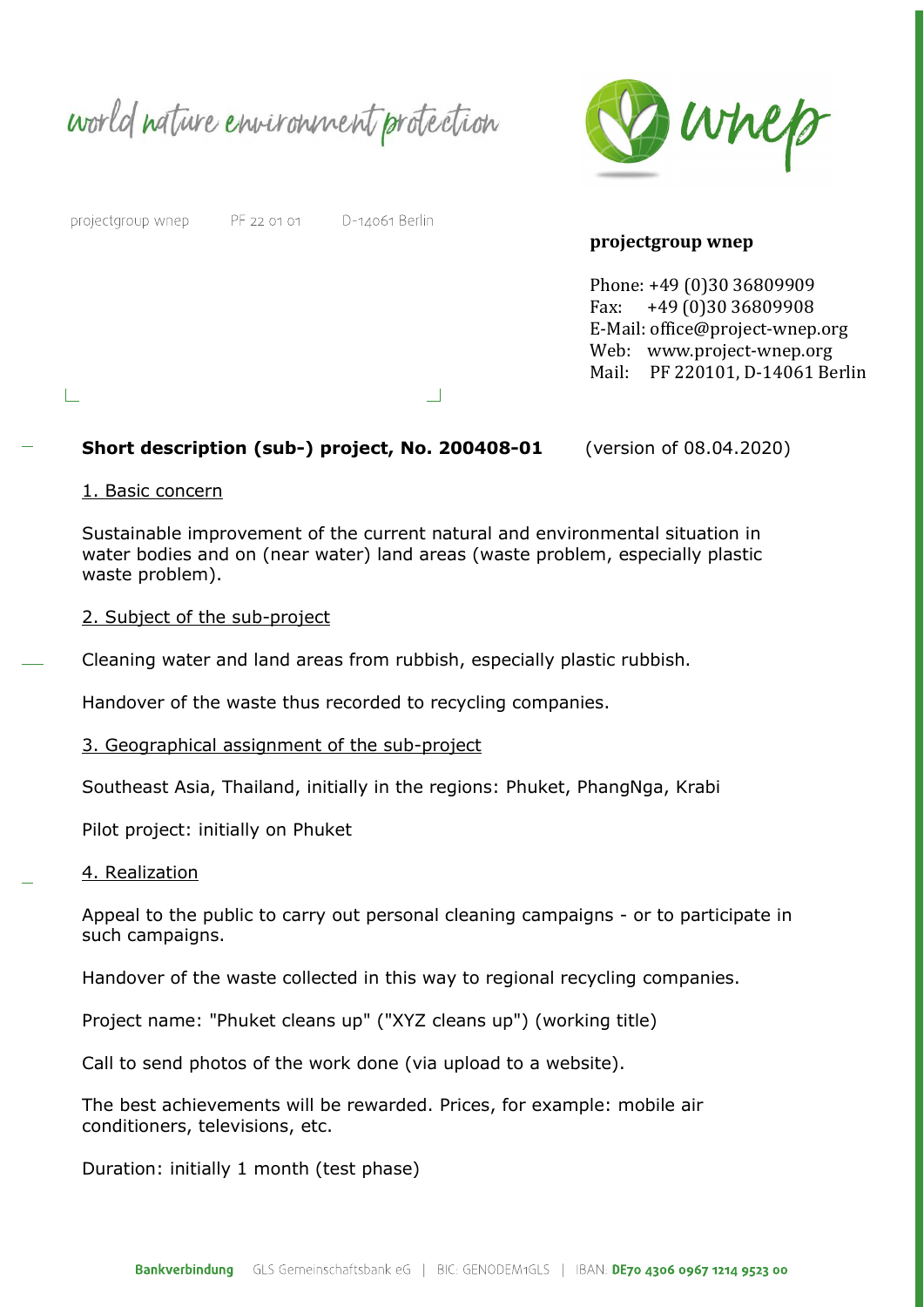# 5. Logistics

Cooperation with:

- the "Oceans for All" foundation based on Phuket
- the waste disposal companys based on Phuket
- the government agencies on Phuket.

# 6. Workforce

The work is carried out on your own responsibility.

Only local workers are used for project logistics.

(This also creates additional jobs.)

# 7. Financing

The project is financed through available project funds and grants.

Calculation of one-off costs:

USD 10,000 (prizes)

Calculation of running costs:

USD 10,000 (external logistics)

Note: The realization of this sub-project (and all other sub-projects) requires that basic funds of at least USD 10,000/month for the basic logistics of the project management (wages/salaries of employees, office rent, other office costs, etc.) (only 1x as a base amount; this base amount is used to finance the entire logistics of the project management for all projects).

8. Planned implementation period

Preparation: from 06/2020

Realization: from 09/2020

### 9. Notes / Others

The action will inevitably result in considerable public attention.

This inevitably automatically leads to considerable public awareness of questions relating to nature and environmental protection (!).